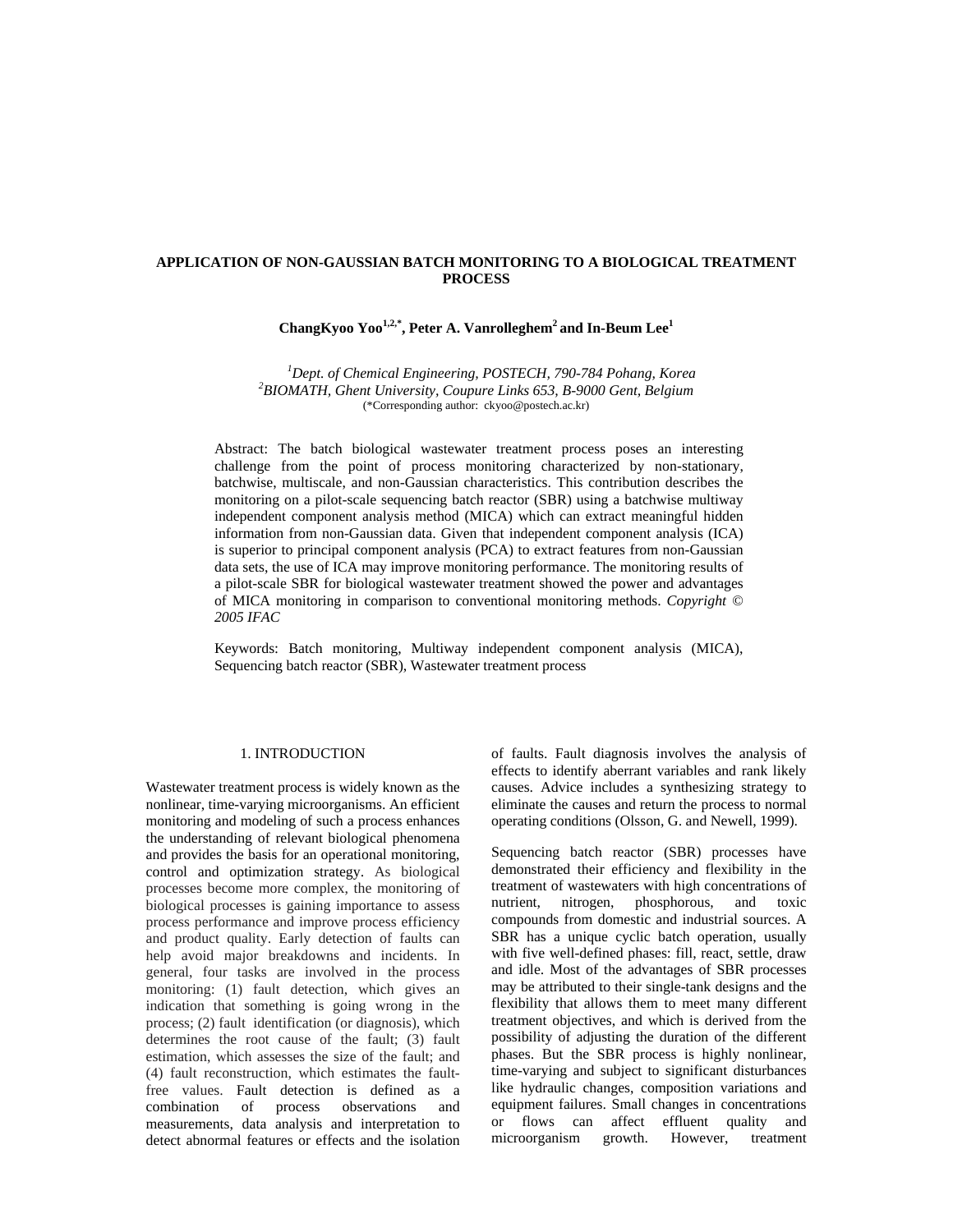performance, the key indicator of process performance, is often only examined off-line in a laboratory. Even though operators are aware that there are some problems in treatment performance, they cannot quickly find out or predict what the causes are and when the problems will occur because most batch processes are run without any effective form of real-time on-line monitoring. Therefore, multivariate analysis and process monitoring of SBR are crucial to detect faults that can be corrected prior to completion of the batch or can be corrected in subsequent batches because it may take several days, week or ever months for the biological process to recover from abnormal operation (Lee and Vanrolleghem, 2003).

Multiway principal component analysis (MPCA) developed by Nomikos and MacGregor (1994) has been shown to be a powerful monitoring tool in many industrial batch processes. However, it has the shortcoming that the measurement variables of the batch process should be normally distributed. In this work, it is shown that multiway independent component analysis suggested by Yoo *et al.* (2004) can be used to overcome this drawback and obtain better monitoring performance.

## 2. THEORY

#### *2.1 Multiway principal component analysis*

Multiway principal component analysis (MPCA) is used for the analysis and monitoring of batch process data. Batch data are typically reported in terms of batch numbers, variables and times. Therefore, batch processes are, by nature, leading to a 3-way matrix  $(X(I \times J \times K))$  of data, where *I* is the number of batches, *J* is the number of variables and *K* is the number of times each batch is sampled. In a typical batch run,  $j = 1, 2, ..., J$  variables are measured at  $k = 1, 2, \ldots, K$  time intervals throughout the batch. There exists similar data on several  $(i=1, 2, ..., I)$ similar process batch runs. This matrix can be decomposed using various three-way techniques, one of which is MPCA.

The three-way array  $X$  can be unfolded in three ways, which give rise to the following two-dimensional matrices: 1) Batches  $\times$  variables at each time (timewise unfolding), 2) Variables  $\times$  time for each batch (batch-wise unfolding), 3) Batches  $\times$  times for each variable (variable-wise unfolding). Time-wise unfolding is useful for analyzing the variability among samples, and batch-wise unfolding facilitates the analysis of the variability among batches by summarizing the information related to the measured variables and their variations over time. Variablewise unfolding can be used to obtain information about the variability among the batch variables. In previous studies, the batch-wise unfolding method has been the most widely used method for analyzing batch process data. Its aim is model the differences of each batch run from a theoretical normal operating condition. In addition, it is suitable for deriving

estimate of final quality measures from process data that are usually not available until the batch terminates. Moreover, the majority of the nonlinear behavior of the process is eliminated by subtracting off the mean trajectory of each variable at each time. After the unfolded matrix has been mean-centered and scaled, PCA is performed. The results from PCA are the loading vectors, and the calculated scores for each batch. The loading vectors contain a weight for each variable at each time. In this paper, the batchwise unfolding scheme in Fig. 1 is used. Therefore, MPCA is equivalent to performing ordinary PCA on a large two-dimensional matrix **X** constructed by unfolding the three-way data in the manner shown schematically in Fig. 1.



Fig.1. Batchwise unfolding method for a three-way batch.

MPCA decomposes the three-way array  $\underline{\mathbf{X}}$  into a summation of the product of a score  $t_r$  and a loading matrix  $P_r$  plus a residual array  $\underline{\mathbf{E}}$  that is minimized in the least squares sense as follows:

$$
\underline{\mathbf{X}} = \sum_{r=1}^{R} t_r \otimes P_r + \underline{\mathbf{E}} = \sum_{r=1}^{R} t_r p_r^T + \mathbf{E} = \hat{\mathbf{X}} + \mathbf{E}
$$
(1)

where  $\otimes$  denotes the Kronecker product ( $\mathbf{X} = \mathbf{t} \otimes \mathbf{P}$  is  $X(i, j, k) = t(i)P(j, k)$ , *R* denotes the number of principal components retained, *tr* expresses the relationship among batches,  $p_r$  is related to variables and their time variation, **E** is the residual matrix. The first expression in Eq. (1) gives the 3-D decomposition while the second expression displays the more common 2-D decomposition.

#### *2.2 Independent component analysis (ICA)*

What distinguishes ICA from other methods is that it looks for components that are both statistically independent and non-Gaussian. PCA is a dimensionality reduction technique in terms of capturing the variance of the data which is capable of extracting uncorrelated latent variables from correlated data, while ICA is designed to separate the independent components (ICs) that are independent and constitute the observed variables. Furthermore, PCA can only impose independence up to second order statistics information (mean and variance) while constraining the direction vectors to be orthogonal, whereas ICA has no orthogonality constraint and also involves higher-order statistics (Hyvärinen *et al.*, 2001). Hence, ICA may reveal more useful information in the non-Gaussian data than PCA (Hyvärinen *et al.*, 2001).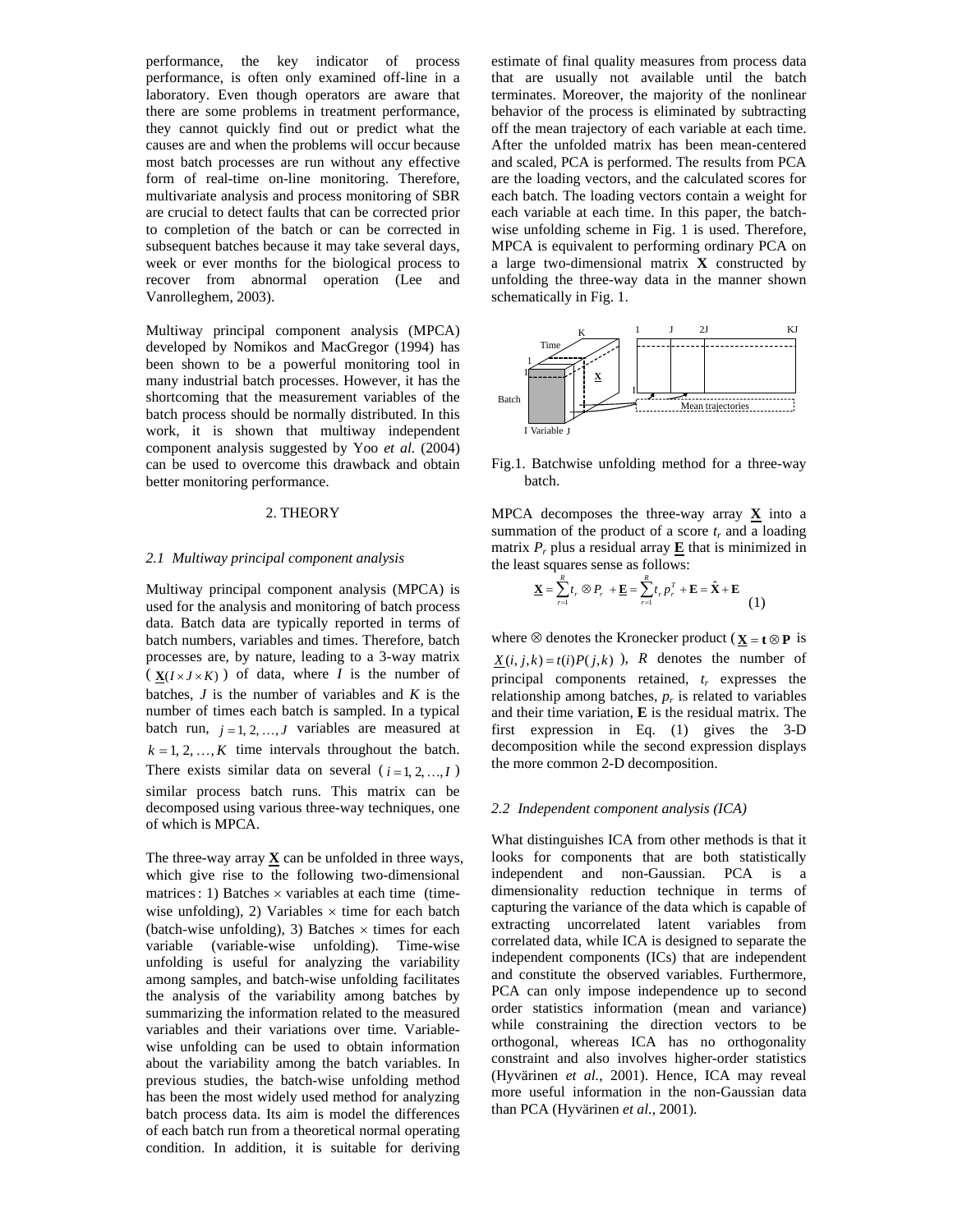In the ICA algorithm, it is assumed that *d* measured variables  $x_1, x_2, \ldots, x_d$  can be expressed as linear combinations of  $m( \le d)$  unknown independent components  $s_1, s_2, \ldots, s_m$ . The relationship between them is given by

#### $X = AS + E$  (2)

where  $\mathbf{X} = [\mathbf{x}(1), \mathbf{x}(2), \dots, \mathbf{x}(n)] \in R^{d \times n}$  is the data matrix (in contrast to PCA, ICA employs the transposed data matrix.),  $\mathbf{A} = [\mathbf{a}_1, \dots, \mathbf{a}_m] \in R^{d \times m}$  is the unknown mixing matrix, unknown mixing matrix,  $S = [s(1), s(2),...,s(n)] \in R^{m \times n}$  is the independent component matrix,  $\mathbf{E} \in R^{d \times n}$  is the residual matrix, and  $n$  is the number of samples. Here, we assume  $d \ge m$  (when  $d=m$ , the residual matrix, **E**, becomes the zero matrix). The basic problem of ICA is to estimate both the mixing matrix **A** and the independent components **S** from only the observed data **X**. Alternatively, one could define the objective of ICA as follows: to find a demixing matrix **W** whose form is such that the rows of the reconstructed matrix  $\hat{\mathbf{S}}$ , given as

## $\hat{\mathbf{S}} = \mathbf{W} \mathbf{X}$  (3)

become as independent of each other as possible (Hyvärinen *et al.*, 2001).

## *2.3 Multiway Independent Component Analysis (MICA)*

The monitoring method based on MICA is similar to that based on MPCA. MICA is equivalent to performing ICA on a large two-dimensional matrix **X** constructed by batchwise unfolding the three-way data matrix **X**. MICA decomposes the three-way array  $X$  into a summation of the product of independent vectors **s***r* and loading matrices **Ar** plus a residual array  $E$  so that the ICs **s** become as independent of each other as possible:

$$
\underline{\mathbf{X}} = \sum_{r=1}^{R} \mathbf{s}_r \otimes \mathbf{A}_r + \underline{\mathbf{E}} = \sum_{r=1}^{R} s_r \mathbf{a}_r^T + \mathbf{E} = \hat{\mathbf{X}} + \mathbf{E} \quad (4)
$$

where  $\otimes$  denotes the Kronecker product  $(\mathbf{X} = \mathbf{s} \otimes \mathbf{A} \text{ is } \mathbf{X}(i, j, k) = s(i)A(j, k)$  and *R* denotes the number of ICs retained. The **S** and **A** matrices in Eq. (4) can be equivalent to the loading matrix and score matrices by analogy with MPCA, *i.e.* **S** can be regarded as the score matrix **T**, and **A** can be treated as the loading matrix **P**. The *i*th elements of the independent vector **s** correspond to the *i*th batch and summarize the overall variations in this batch with respect to the other batches over the entire history of the batch. The mixing matrix, **A**, summarizes the time variations of the measured variables about their average trajectories. The elements of this matrix are the weights, which give the independent vectors **s** for a batch when applied to each variable at each time interval within that batch (Yoo *et al.*, 2004).

Similar to MPCA, the key idea is to exploit the ability of MICA to extract features from three-way batch data by projecting the data onto a lowdimensional space that summarizes both the variables and their time trajectories. First, the threeway matrix  $\mathbf{X}(I \times J \times K)$  is unfolded into a twodimensional matrix,  $X(I \times JK)$  using a batchwise unfolding scheme. Second, the mean trajectory is removed from each variable and each time of the unfolded data matrix to remove the majority of the nonlinear behavior of the batch process. Third, the data matrix is normalized (i.e., mean centered and standardized to unit variance). The normalized  $X(I \times JK)$  is then transposed, yielding the transposed matrix  $\mathbf{X}_{normal}(JK \times I)$ . Fourth, whitening is performed on  $\mathbf{X}_{normal}(JK \times I)$  to acquire the uncorrelated whitened matrix  $\mathbf{Z}_{normal} = \mathbf{Q}\mathbf{X}_{normal}$ . Fifth, the matrices of **A**, **W** and **S** are obtained using the FastICA algorithm. Sixth, the procedures for ordering and dimension reduction method of ICs are executed. The  $m$  rows of **W** constitute a reduced matrix  $W_d$ (deterministic part of **W**), and the remainder of the rows of **W** constitute a reduced matrix **We** (excluded part of **W**). Finally, the MICA model with the matrices  $W_d$ ,  $W_e$ ,  $S_d$  and  $S_e$  is constructed. Then, independent data vectors for a new batch  $k$  ( $\mathbf{x}_{new}(k)$ ),  $\hat{\mathbf{s}}_{newd}(k)$  and  $\hat{\mathbf{s}}_{newe}(k)$ , can be obtained by transformation through the demixing matrices  $W_d$ and  $\mathbf{W}_{e}$ , i.e.,  $\hat{\mathbf{s}}_{newd}(k) = \mathbf{W}_{d} \mathbf{x}_{new}(k)$  and  $\hat{\mathbf{s}}_{new}(k) = \mathbf{W}_{\alpha} \mathbf{x}_{new}(k)$ , respectively.

In MICA, two statistics are deduced from the process model in normal operation: the *D*-statistic for the systematic part of the process variation and the *Q*statistic for the residual part of the process variation. The *D*-statistic for a batch *k*, also known as the  $I^2$ statistic, is the sum of the squared independent scores and is defined as follows:

$$
I^{2}(k) = \hat{\mathbf{s}}_{newd} (k)^{T} \hat{\mathbf{s}}_{newd} (k) (5)
$$

The *Q*-statistic for a batch *k*, also known as the *SPE* statistic, is defined as follows:

$$
SPE(k) = \mathbf{e}(k)^{T} \mathbf{e}(k) = (\mathbf{x}(k) - \hat{\mathbf{x}}(k))^{T} (\mathbf{x}(k) - \hat{\mathbf{x}}(k))
$$
 (6)

where  $\hat{\mathbf{x}}$  can be calculated as follows:

$$
\hat{\mathbf{x}} = \mathbf{Q}^{-1} \mathbf{B}_{d} \hat{\mathbf{s}} = \mathbf{Q}^{-1} \mathbf{B}_{d} \mathbf{W}_{d} \mathbf{x} (7)
$$

The confidence limits of the  $I^2$  and *SPE* statistics in MICA can be obtained by kernel density estimation. Here, the  $I^2$  value is used to detect faults associated with abnormal variations within an MICA model subspace, whereas the *SPE* value is used to detect new events that are not taken into account in an MICA model subspace (Yoo *et al.*, 2004).

## 3. RESULT AND DISCUSSION

#### *3.1 Process description of the pilot-scale SBR system*

The data used in this research were collected from a pilot-scale SBR system shown in Fig. 2. A fill-anddraw sequencing batch reactor (SBR) with a 80-liter working volume is operated in a 6h cycle mode and each cycle consists of fill/anaerobic (1h), aerobic (2h 30 min), anoxic (1h), re-aerobic (30min) and settling/draw (1h) phases. The hydraulic retention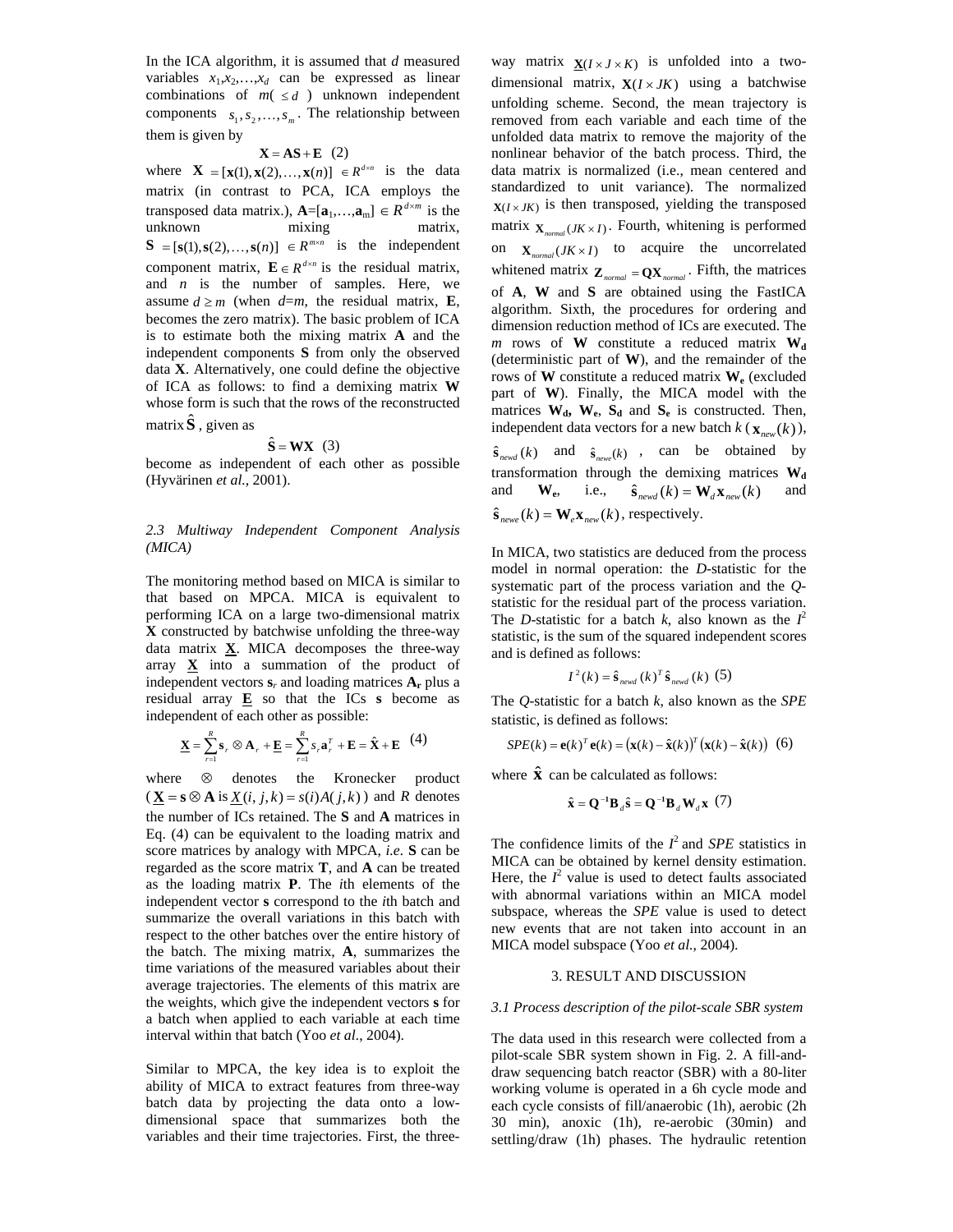time (HRT) and the solid retention time (SRT) are maintained at 12 hrs and 10 days, respectively. Six electrodes for pH, oxidation-reduction potential (ORP), dissolved oxygen (DO), temperature, conductivity and weight are connected to the individual sensors to check the status of the SBR, where a set of on-line measurements is obtained every one minute. The historical data set of the SBR consisted of 280 batches (70 days) for which 6 variables were measured at 300 time instants (Lee and Vanrolleghem, 2003).



Fig. 2. Schematic diagram of the pilot-scale sequencing batch reactor.

# *3.2 Multivariate analysis of historical data set in SBR (MPCA and MICA)*

Fig. 3 shows the monitoring result of all 280 batches of the SBR using the MPCA and MICA methods, where the dotted lines correspond to the 95 and 99% confidence limits. Five components of the MPCA model were selected by the cross-validation method. To ensure comparison of equivalent models, five ICs were selected for the MICA model. From this figure, we notice that the MICA plot shows characteristics dissimilar from the MPCA one. Compared to MPCA, MICA points to a lower number of abnormal batches in SBR. This difference can be explained by the density estimation of the SBR data. Fig. 4 (left) shows that the density estimate of the first score  $(t_1)$ in MPCA does not follow the Gaussian distribution but the '*supergaussian distribution*' in which process variables take relatively more often values that are very close zero, where the probability density of the data is peaked in the middle and has heavy tails (large values far from zero). Thus, the  $T^2$  and *SPE* charts of MPCA that are based on the assumption that the data are Gaussian distributed may cause a false result when it is used for SBR monitoring. This observation is the motivation of the MICA method because MICA is sensitive to modes whose influences on the measured variables follow a supergaussian distribution. Fig. 4(right) represents the loading plot of each variable of each time interval of the first IC. It shows the types of information that can be extracted when MICA is used in batch modeling. The loading plot obtained from MICA gives the history and identified important features of the SBR. From this figure, we notice that the DO, conductivity, and pH show large variations and have large influences during a batch, whereas ORP and weight show relatively small variations.



Fig. 3. Multivariate analysis of all 280 batches, (left) MPCA, (right) MICA.



Fig. 4. The density estimate of MPCA and the variable loading plot of MICA. (left) Non-Gaussian distribution of the first principal score  $(t_1)$  obtained from MPCA, (right) Variable loading plot for the first independent score  $(i_1)$  obtained from MICA.

#### *3.3 Batch monitoring of SBR (MPCA and MICA)*

The MPCA and MICA models for the SBR monitoring were developed after an analysis of the historical SBR data set in Fig. 2. The MPCA model selected 143 batches to create a rather broad scope of normal batches, where 7 abnormal batches (batch number: 8,18,26,51,60,84,85) were excluded for the normal operating condition (NOC) model. The MICA model selected 146 batches, where 4 abnormal batches (batch number: 57, 58, 84, 85) were excluded for the normal NOC model. The test data set that consisted of the following 30 batches was projected onto the reduced MPCA and MICA model spaces. Fig. 5 shows the batch monitoring result by MPCA and MICA. While both of them could detect two abnormal batches (batch 12, 13), MPCA detected batch 9 as an abnormal batch while MICA left batch 9 as a normal batch. Actually, batch 9 is a normal batch. When MPCA is applied to non-Gaussian data, the  $T^2$  chart of MPCA may suffer oversensitivity for normal batches, e.g., batch 9. As a data set deviates from a Gaussian distribution, the variance tends to increase and hence the  $T^2$  statistic tends to decrease. Typically, this increases the false alarm rate of the MPCA in which a normal batch might be judged as a non-conforming one. Obviously, this deteriorates the reliability of the monitoring system.